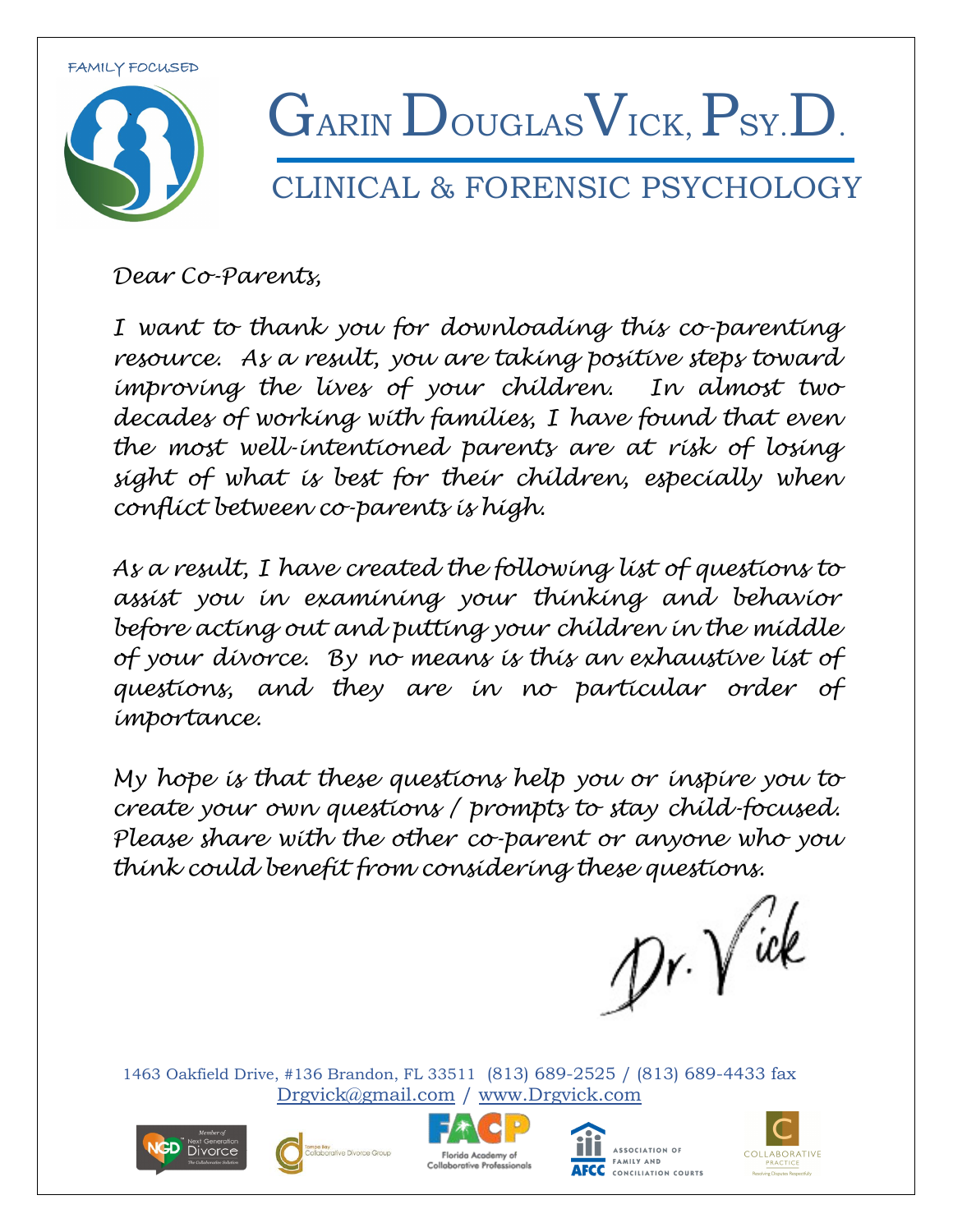

### CLINICAL & FORENSIC PSYCHOLOGY

#### **33 QUESTIONS TO KEEP YOU CHILD-FOCUSED**

- **1.)** Am I meeting my needs or my child's needs?
- **2.)** What would it be like to be my child at this moment?
- **3.)** Is this the memory I want to create for my child?
- **4.)** What will be your children's memories be of your divorce?
- **5.)** What will be their best memory of how you handled the conflict?
- **6.)** What are you doing well to help your child to get through this time?
- **7.)** What would you like to do differently for them?
- **8.)** Are we putting our child in the middle of our conflict?
- **9.)** How does it help my child to know this information about our conflict?
- **10.)** Who is helping our child with the confusion, fear, and sadness that all children feel at this time?









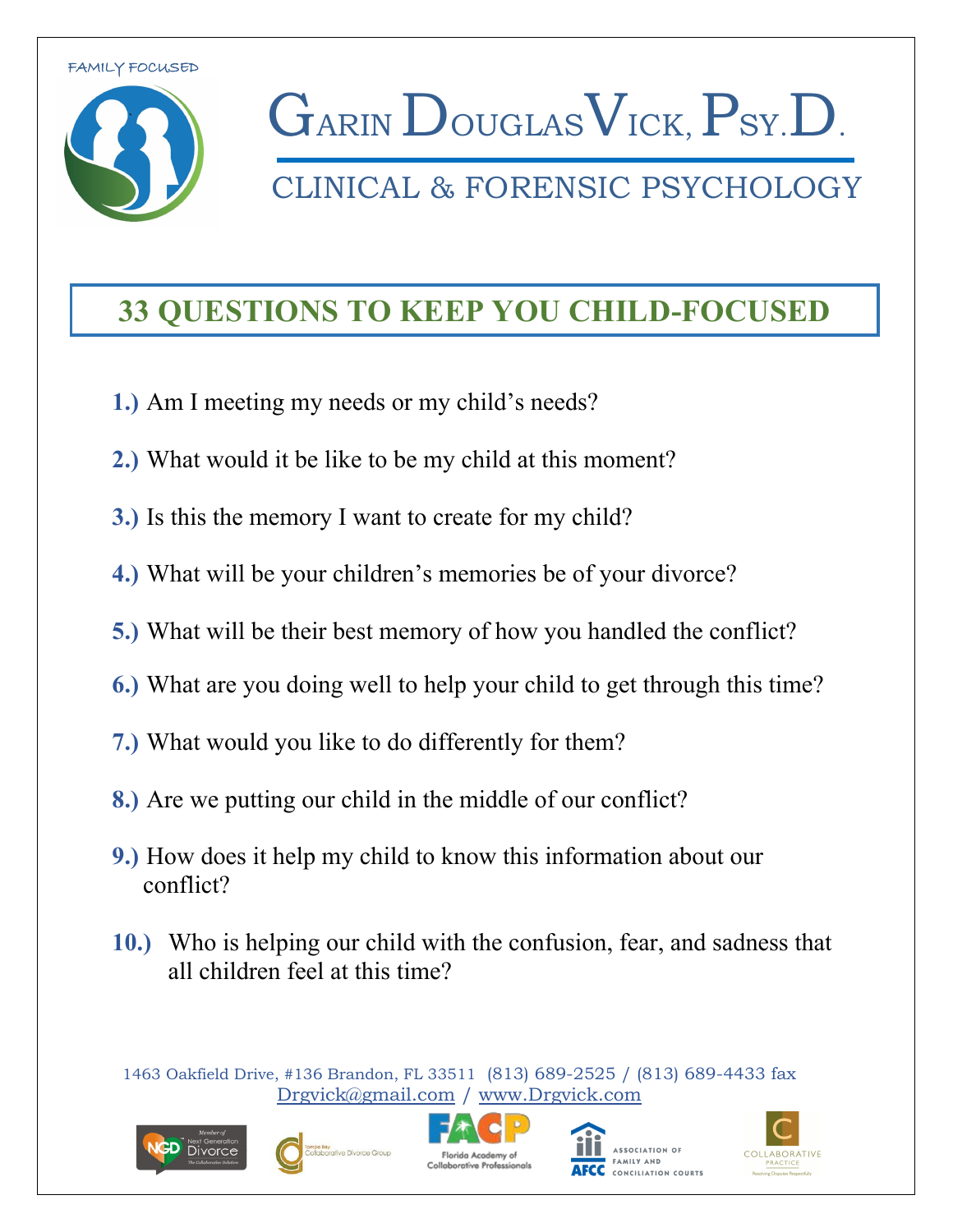

CLINICAL & FORENSIC PSYCHOLOGY

### **33 QUESTIONS TO KEEP YOU CHILD-FOCUSED**

- **11.)** Am I taking or making opportunities to talk with my child openly about how they are feeling?
- **12.)** What are the hopes we share for our children and their future?
- **13.)** How would I react if my Ex did or said what I'm about to do?
- **14.)** Would this be information I would want to know as a parent? If yes, then share it.
- **15.)** How does it help my child by putting down their mom/dad?
- **16.)** How does it help my child by causing their mom/dad to struggle financially?
- **17.)** If I do this, will I regret it later?
- **18.)** Would I be embarrassed if I said this or did this in front of my friends, "the judge" or someone you look up to or admire as a person?
- **19.)** Is fear making this decision or am I making it?









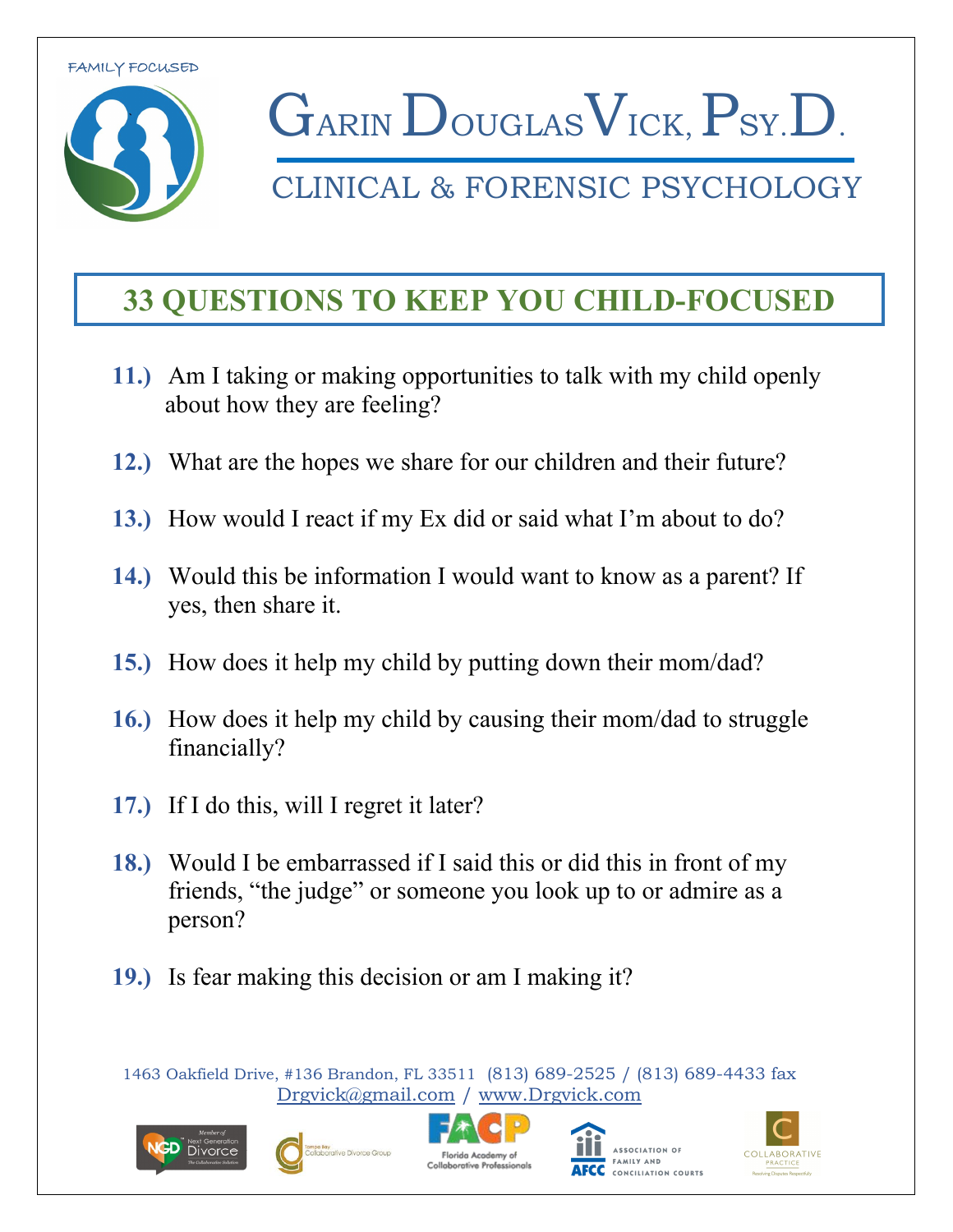

CLINICAL & FORENSIC PSYCHOLOGY

### **33 QUESTIONS TO KEEP YOU CHILD-FOCUSED**

- **20.)** Will I like myself after this decision? Or Will I be able to look in the mirror and be ok with what I see?
- **21.)** Have I thought of the consequences for my behavior? Not just for me, but for my children, the co-parenting relationship, and others who may be involved? Will I be able to deal with the consequences of my behavior?
- **22.)** A year from now (or later), if I decide to do X, what might this look like?
- **23.)** What's the worst-case outcome by doing or not doing  $\qquad$  ?
- **24.)** What is the best-case outcome by doing or not doing  $\qquad$  ?
- **25.)** What is my goal, is this behavior moving me closer or farther from my goal?
- **26.)** What would I tell a friend to do?